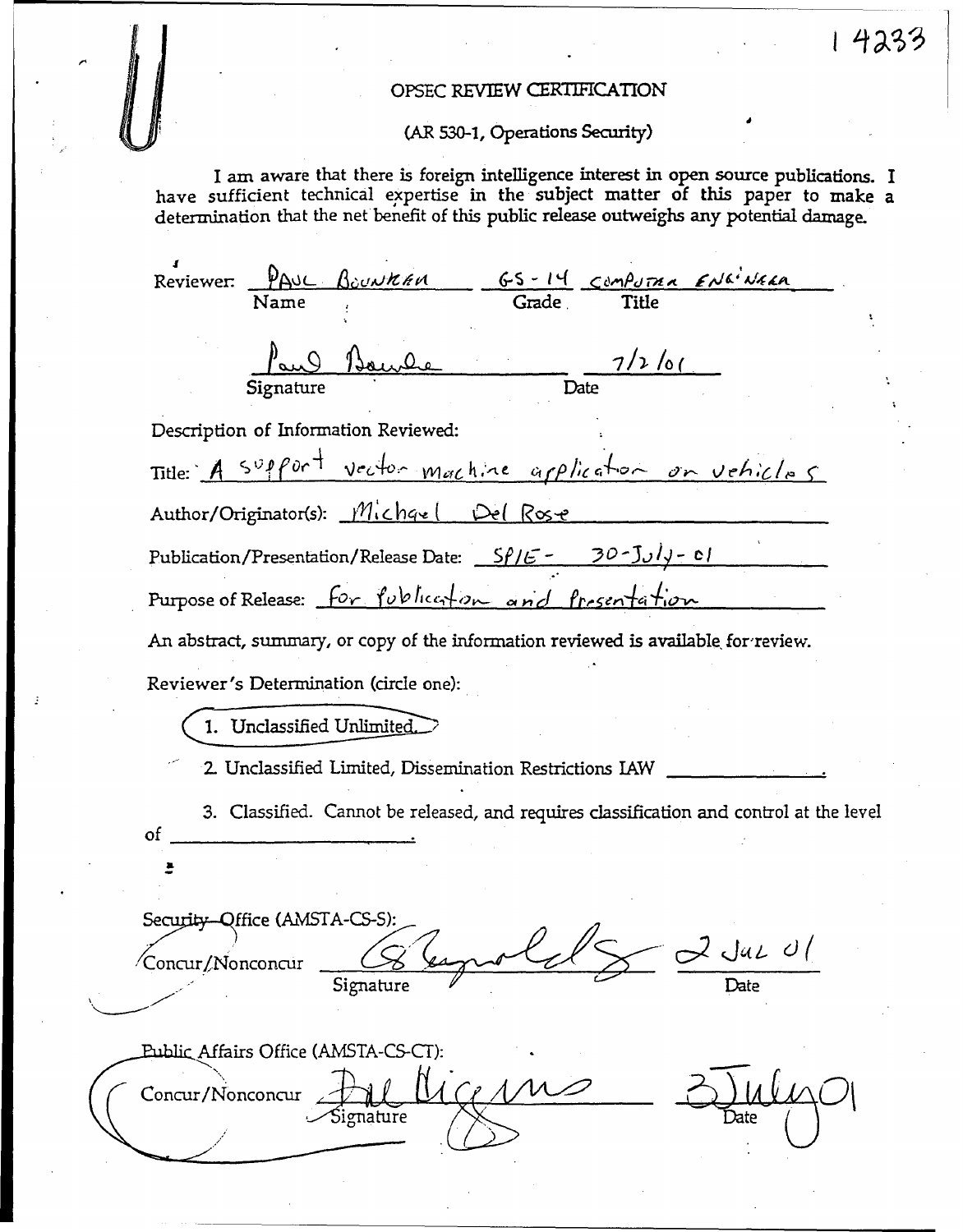# **A** support vector machine application on vehicles

Michael Del Rose, Jack Reed U.S. Army TACOM Research and Development Center

#### Abstract

In this paper, methods of choosing a vehicle out of an image are explored. Digital images are taken from a monocular camera. Image processing techniques are applied to each single frame picture to create the feature vector. Finally the resulting features are used to classify whether there is a car in the picture or not using support vector machines. The result are compared to those obtained using a neural network. A discussion on techniques to enhance the feature vector and th results from both learning machines will be included.

Keywords: support vector machines, neural networks, image processing, pattern recognition, computer vision

### 1. Introduction

An obvious part to vehicle intelligence is having the ability to determine a car in front of you or not, This paper describes one algorithm to do just that. There are many other algorithms developed to do this. In ours, we use a multi-stage process to create the feature vector and support vector machines to classify it.

Support vector machines (SVM) are wide margin classifiers that solve a quadratic programming problem of maximum separation between two classes.<sup>14</sup> Developed by V. Vapnik, SVM most common uses are classification and regression problems with sparse data sets. In our project, an SVM classifier algorithm is applied to a feature vector. The feature vecto was processed from an image set of lanes with cars and empty lanes. The images were compiled from a monocular digital camera mounted on the dash of a car. The set is representative of common driving and weather conditions. The results from the SVM are then compared to a standard neural network.

Section two describes what support vector machines are and gives a very brief overview of how they work. The reader can skip this section if a basic knowledge of SVM is known. Section three describes the image processing techniques used to create our feature vector and the SVM pattern recognition procedure to get the results. Section four discusses the architecture of the neural network pattern recognition procedure. The results of both classifiers are found in section five and the conclusion is in section six.

#### 2. Support Vector Machine Overview

#### 2.1 Introduction

Support vector machine (SVM) theory is a learning machine theory developed by V. Vapnik. It is most commonly used fo classification and regression problems using small data sets. Like other learning machines, the distribution of the population Example to the control of the control of the control of the sum and the sum of the control of the population and regression problems using small data sets. Like other learning machines, the distribution of the population

The idea behind many classification problems is to find separating surfaces to divide each data class. SVM classifiers divide data between two classes. Generally, one of the class outputs is represented by 1 and the other by  $-1$ .

#### 2.2 Support vector machine process

Figure 2.1 shows a linear separable set of data between two classes. Assume class 1 is represented by the set of data points in the upper right of the graph (the  $*$ s). Class  $-1$  will be the data points in the lower left corner of the graph (the Xs).

# **20060926086**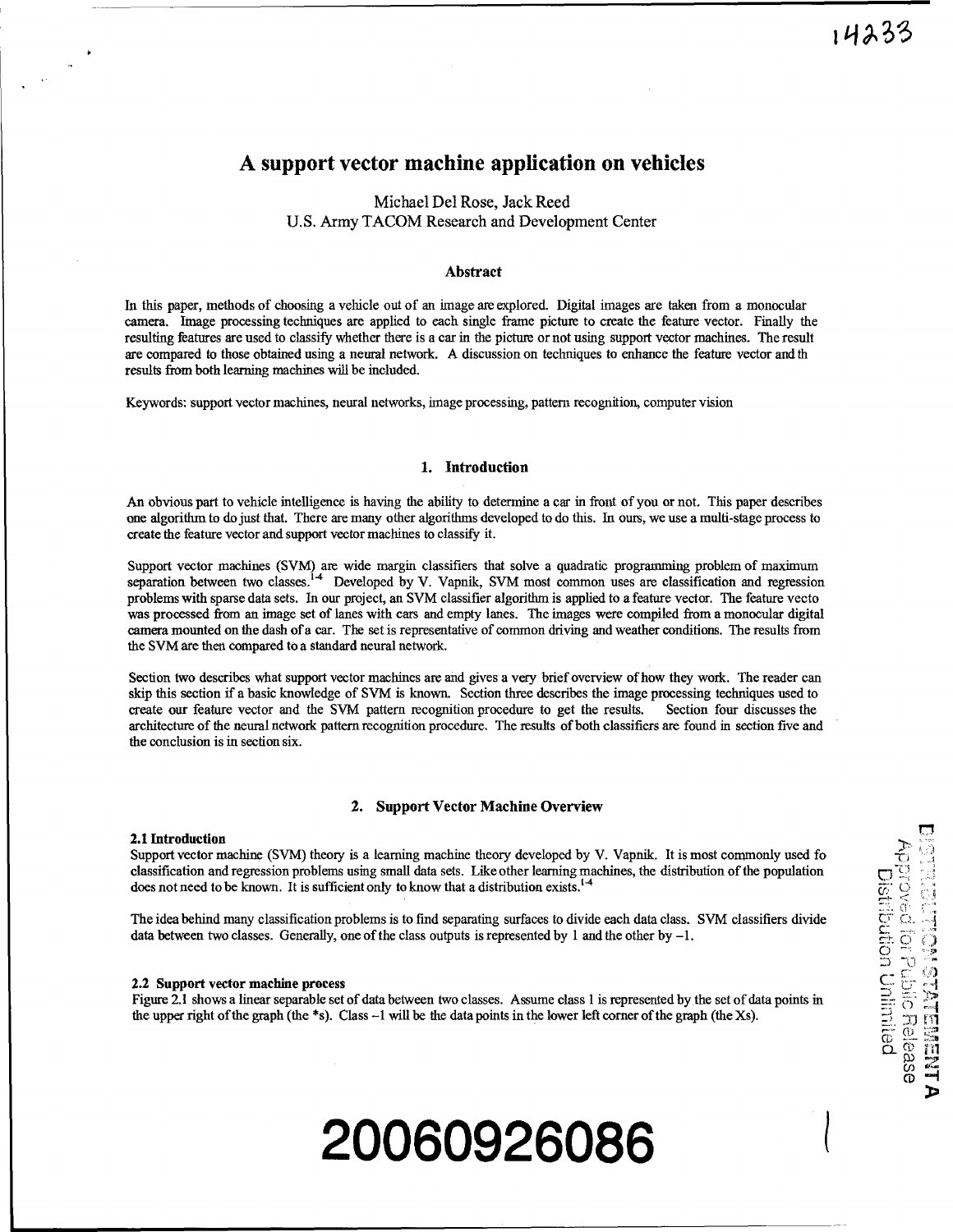

The goal of the SVM process for classification is to maximize the distance between the separating line and each data set.<br>Figure 2.2 gives a graphical representation of what the SVM algorithm is doing.



Figure 2.2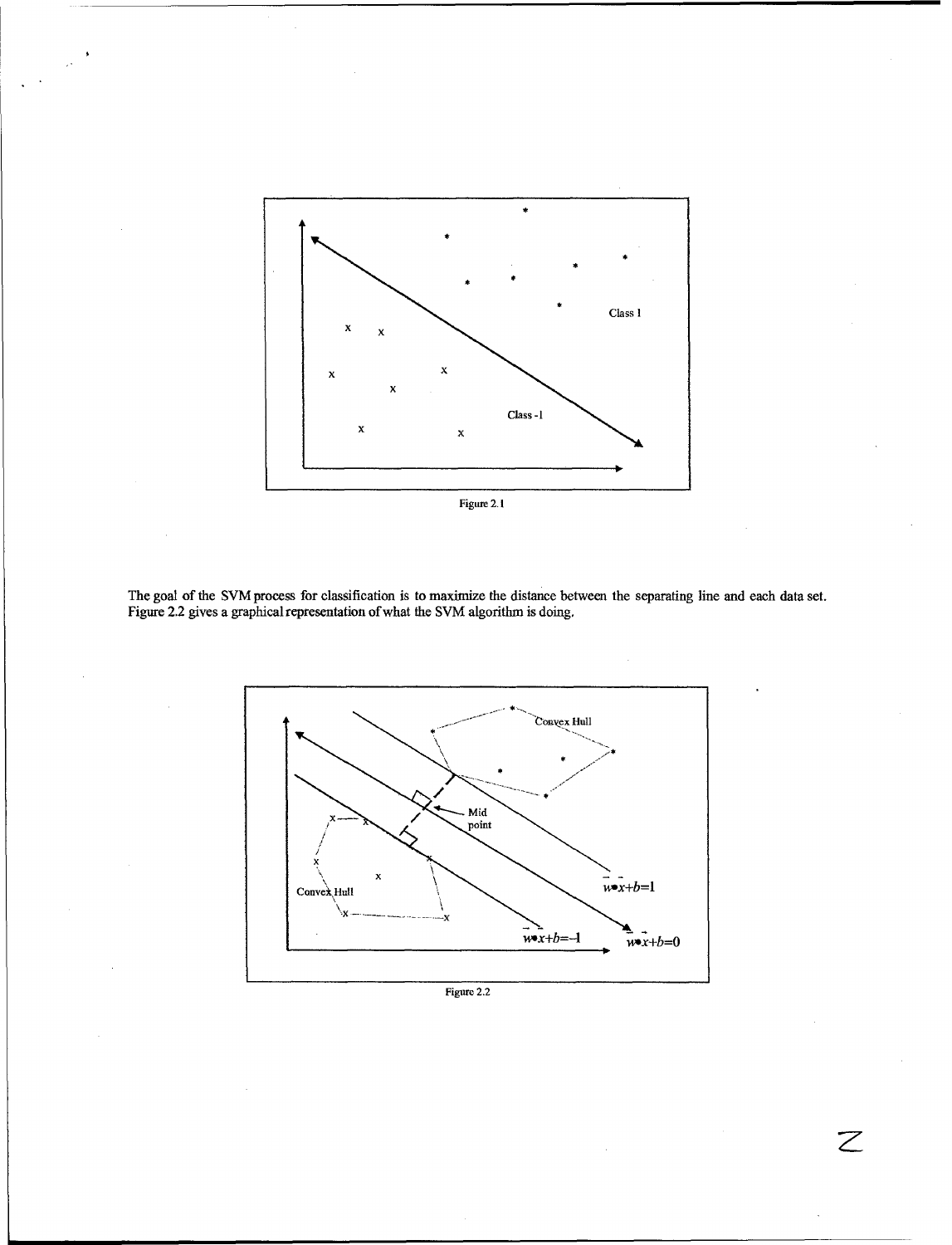The steps of figure 2.2 are as follows:

1.) Draw a convex hull around each data set.

2.) Calculate the distance between each point in one class and each side of the convex hull in the opposing class.

3.) Choose the line, which makes up the smallest distance in part 2. This line will be called the 'Minimum Distance Line' or MDL.

4.) Calculate a line that intersects the midpoint of the MDL and is parallel to the side of the hull used for calculating the MDL. This line is the separating line.

Notice that there are three points (in this case) that determine the separating line: One from class 1 and two from class **-**1. These three points are considered the support vectors.

The solution to this problem becomes an optimization exercise. For the non-separable case it can be shown that changing th upper limit to the LaGrange multipliers will produce the desired results.

For a more analytical description of support vector machines, please consult the references.

#### 3. Image processing and pattern recognition of the data set

#### 3.1 Introduction

A monocular camera was mounted to the center of the dash board in a car. Digital images were retrieved of various driving and weather conditions. Pictures of cars in front and empty lanes were taken. Examples of typical pictures taken are shown in figure **3.1** and 3.2. Many different image-processing techniques were applied to the images. The following section gives a synopsis of the best pre-processing technique to get the desired result.



Figure 3.1 Typical image of a car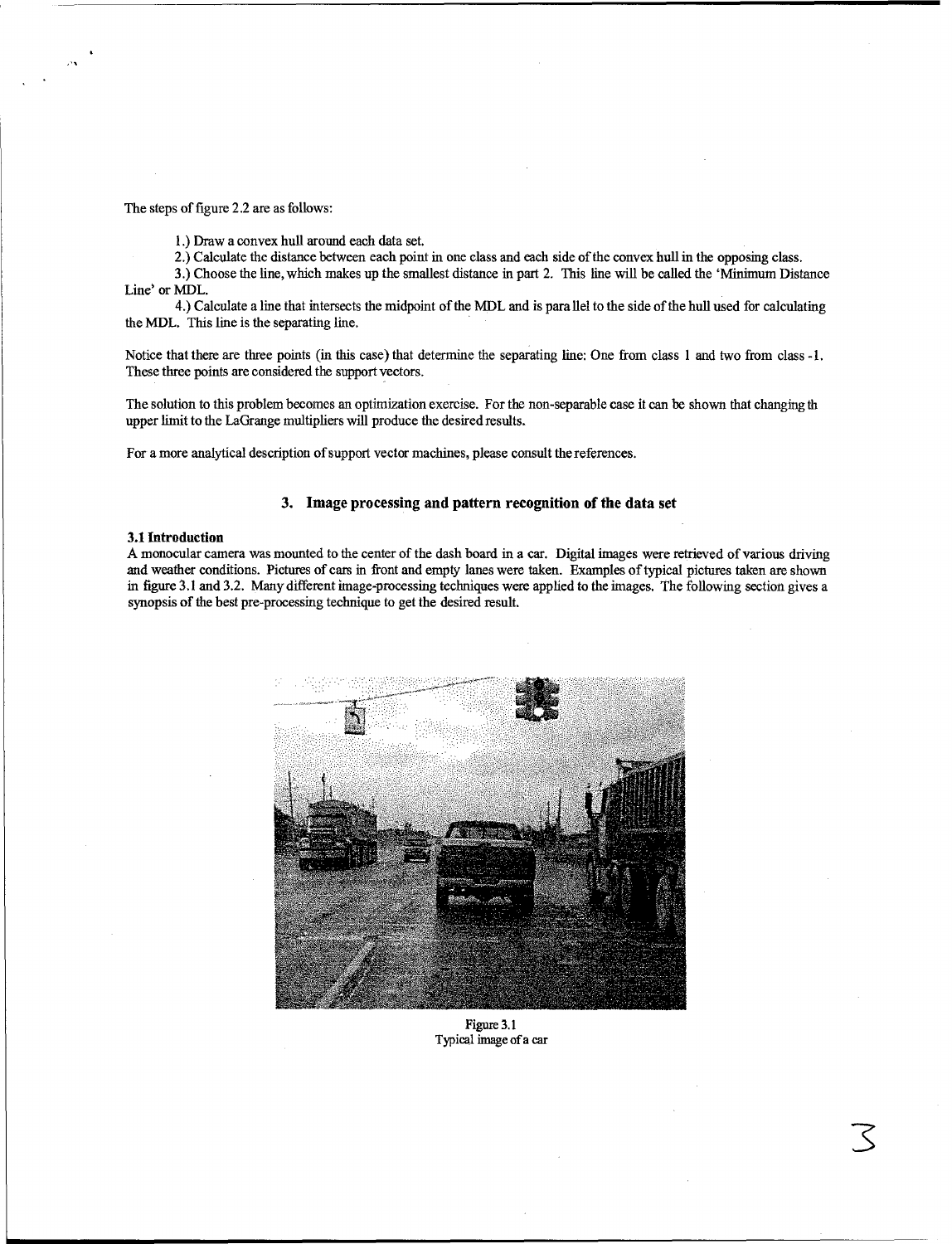

Figure 3.2 Typical image of a mad without a car

3.2 Image pre-processing techniques<br>Many techniques exist to determine a car, a road, etc.  $5-8$  Each technique is beneficial in warning a driver of possible<br>hazardous situations. The following pre-processing technique ma of straight lines compared to naturally occurring objects. In this technique, many parameters were varied. This paper onl describes the best method we found.

First, images of various driving conditions, which include cars in front of the camera and empty roads, were collected. The pictures were grayed and reduced to 400x400 using nearest neighbor so that all images would be of the same size. Since onl the middle portion of the picture was needed to determine if a car was in front of you, the pictures were trimmed to 250x250. This was done by cutting seventy-five pixels off the top, bottom, and each side. This removed most non-targeted cars (and noise).

The next step was to try to highlight the car from the rest of the image. A horizontal edge mask was used to get the horizontal edges from the image. Each line six pixels or greater was kept. The rest were regarded as noise and discarded. An image representation of this canbe seen in figure 3.3.

We assumed that cars give off lots of horizontal lines, so the set of lines which represent a car should be close together. So, we removed any line that was not within 20 pixels of another line. This reduced a lot of the n

Out last step was to group the lines into lengths. The reason for this was to reduce the feature vector. A histogram was made to encompass the following line pixel length groups<sup>8,9</sup>: <11, 11-13, 14-16, 17-19, 20-22, 22<. One final feature of the total number of lines left was added to the feature vector. The feature vector consisted of seven elements per image.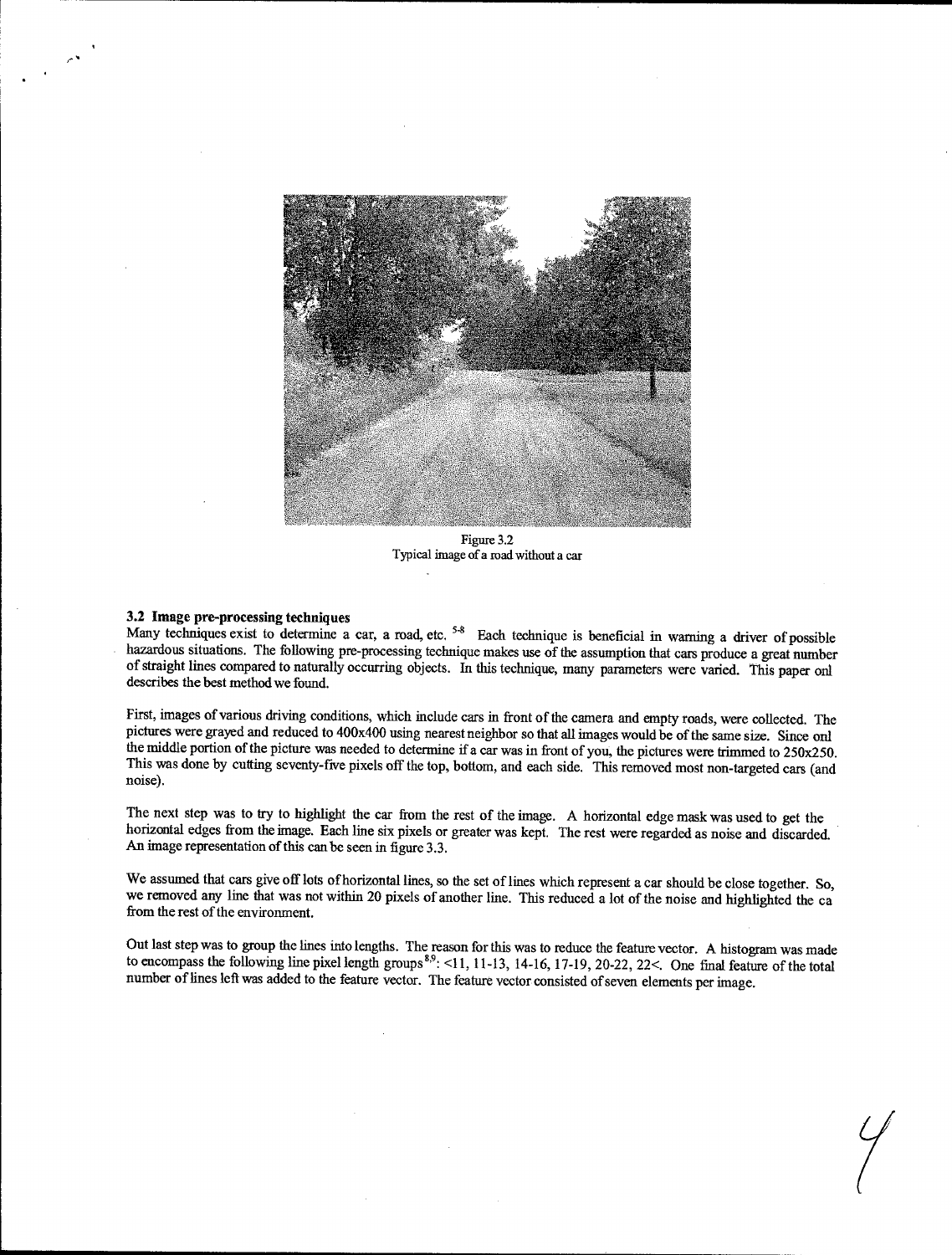

Figure 3.3 Horizontal lines of image 3.1 six pixels or greater

#### 3.3 Pattern recognition using support vector machines

A support vector machine was used to train and test the feature vector. 267 images were used. Of these images, a random sample of twenty percent of car and no car situations were used to train the SVM. The remaining images were used to test the SVM classifier. A quadratic polynomial kernel was used for the SVM. The SVM code used was from Steve Gunn's Matlab toolbox. The results are found in section five.



Figure 4.1 Diagram of neural network used in this classification problem

 $\leq$